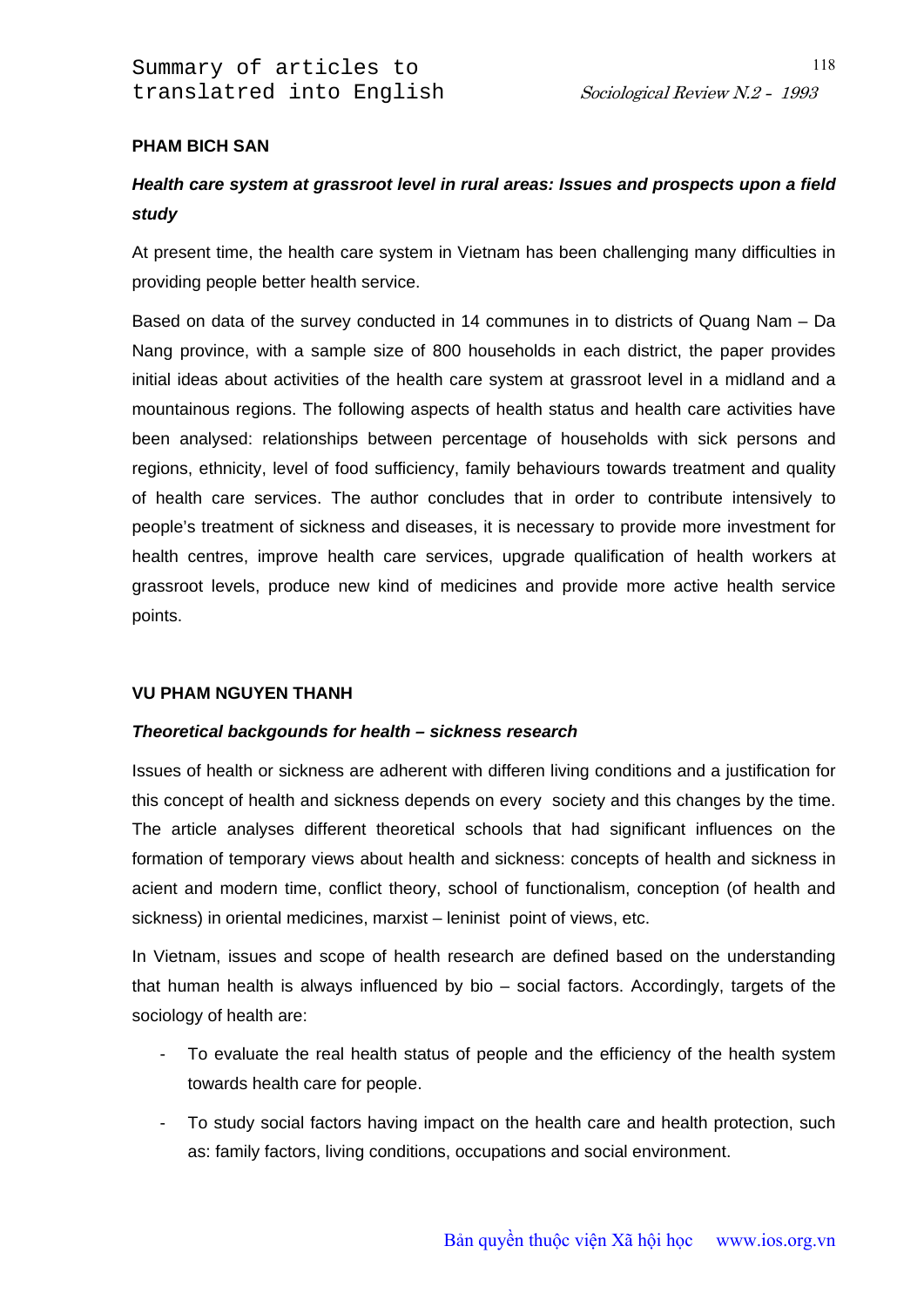Summary of articles to translatred into English Sociological Review N.2 - 1993

### **JAMES ALLMAN**

#### *Primary health care in Vietnam*

Because of its shortcomings in the last 15 years, the Primary Health Care (PHC) system in Vietnam has to cope with increasingly difficulties to meet people's demand on health. Based on reports that are available and ressults of surveys in the 1989 – 1992 period, the author evaluetes th status of health care in Vietnam, reviews significant achievements in the orientation of health for everyone. The article considers the health policies and programs of the Government different State and Private health services as well as social achievenments concerning health problems, such as women's education, warter and sanitation, international collaboration for health improvement.

The PHC in Vietnam is now in a turning period. In the next decade, the country will rapidly develope better socio – economic conditions for people, continue to regard health as an interest of each individual.

### **NGUYEN DINH HUONG**

#### *Prevention of child's mortality caused by pneumonia: from socio – medical aspects*

Pneumonia is one of the mian discauses and reasons that causes high mortality among children under five years old. In this paper, the author presents statistic data and incidence rate of children getting respiratory disease in different localities in Vietnam, introduces the preventive program against "Acute respiratory infection" (ARI) in Vietnam and some of strategically based issues of prevention of this discease. From the socio – medical approach, this article analyses possibility of implementation of this ARI prevention program by health service centres and by mothers in treatment of this disease. The author comes to conclusion: by information – education and communication activities, improvenment of knowledge of mothers and family about hygien and sanitation, training and qualification's enhancement of commune health workers and medicines provision, etc, the ARI prevention program can have great impact in reducing child mortality.

#### **NGUYEN THI VAN ANH**

#### *Fertility preference in some rural areas of Vietnam*

In the context of fertility decline in Vietnam a study of fertility preference is necessary to measure the potential change in fertility in future. The results of the family and fertility survey conducted in 1990 three communes of three different regions in the North. Central and South